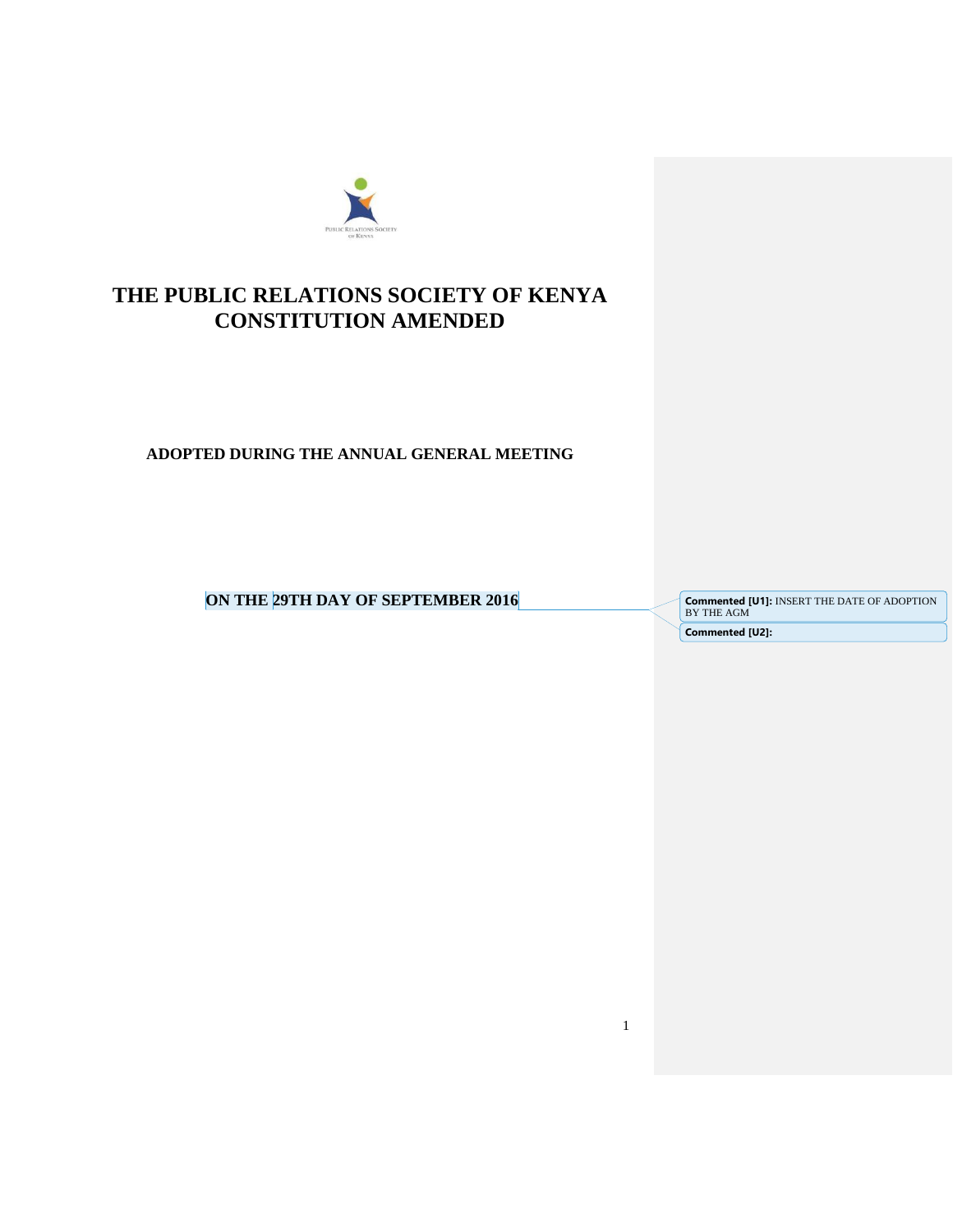## **Contents**

| ARTICLE 28 - THE PUBLIC RELATIONS DISCIPLINARY COMMITTEE 13            |  |
|------------------------------------------------------------------------|--|
|                                                                        |  |
|                                                                        |  |
|                                                                        |  |
|                                                                        |  |
|                                                                        |  |
|                                                                        |  |
| ARTICLE 35 - INSPECTION OF ACCOUNTS, LIST OF MEMBERS AND REGISTERS  15 |  |
|                                                                        |  |
|                                                                        |  |
|                                                                        |  |
|                                                                        |  |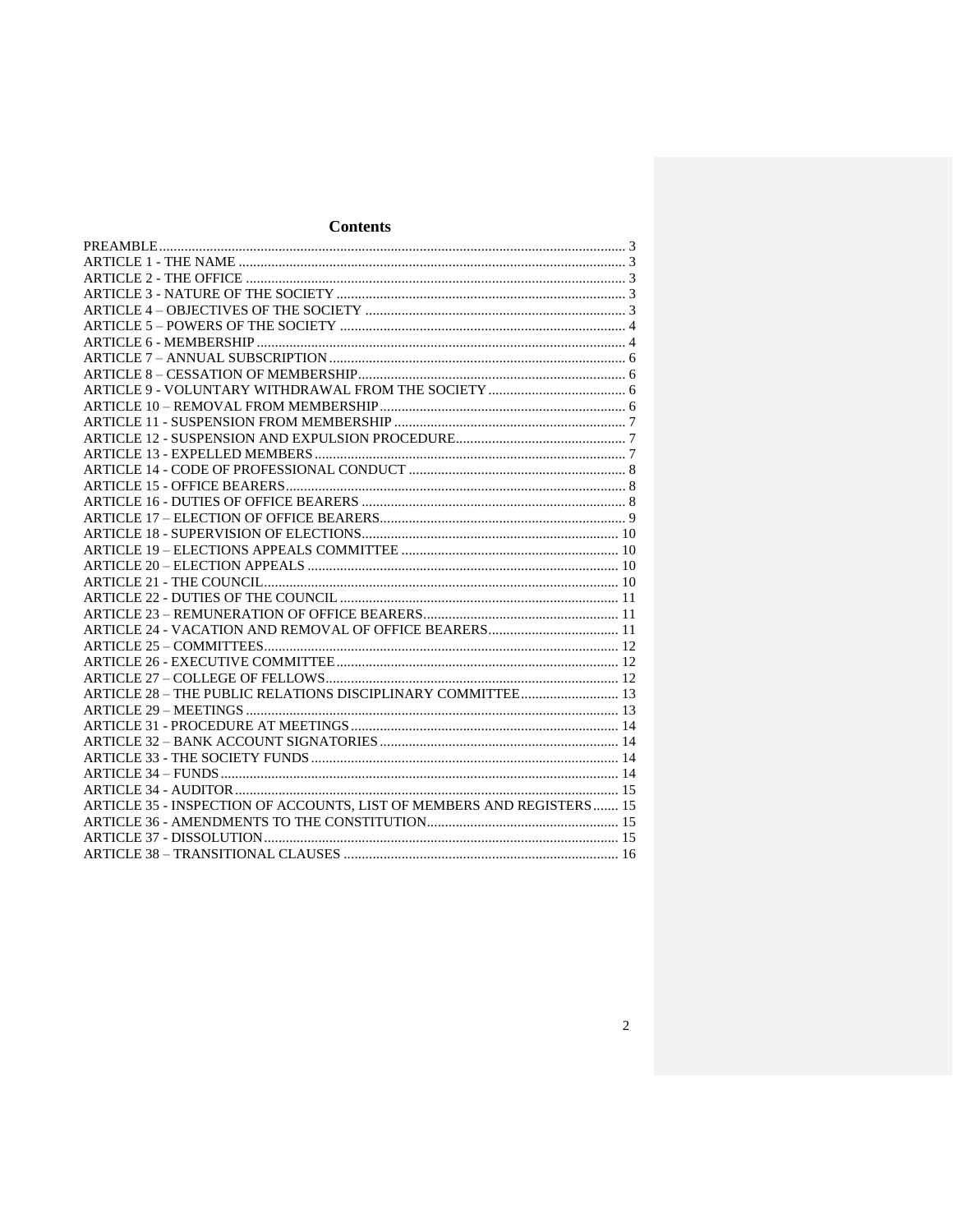## <span id="page-2-0"></span>**PREAMBLE**

**Slogan**

Advancing excellence in public relations and communication management

#### **Core Values**

Excellence, Professionalism, Integrity, Dynamism

#### **Vision**

To be the recognized professional authority in Public Relations and Communication Management in Kenya

#### **Mission**

To promote excellence in public relations and communication management in Kenya by providing a forum for public relations practitioners to exchange skills, knowledge and ideas.

#### <span id="page-2-1"></span>**ARTICLE 1 - THE NAME**

The name of the association shall be The Public Relations Society of Kenya, and shall be abbreviated as 'PRSK' (hereinafter referred to as the "Society").

#### <span id="page-2-2"></span>**ARTICLE 2 - THE OFFICE**

- 1) The office of the Society shall be at such address in Nairobi as the Society may from time to time determine.
- 2) The Society may also have other subsidiary offices and chapters in other cities or towns within Kenya as shall be determined from time to time by the Council in its sole discretion. These offices shall be branch offices of the Society and shall ascribe to this constitution and the Branch Office By-Laws as shall be passed by the Council from time to time and ratified by members in the Annual General Meeting by at least two thirds majority of the members present

## <span id="page-2-3"></span>**ARTICLE 3 - NATURE OF THE SOCIETY**

The Public Relations Society of Kenya is a nonpolitical and nonprofit making membership organization registered under the Societies Act.

## <span id="page-2-4"></span>**ARTICLE 4 – OBJECTIVES OF THE SOCIETY**

- 1) The Society shall be the umbrella body for public relations and communications management in Kenya and shall have the following objects:
	- a) To establish and promote a high standard of professional ethics and learning in Public Relations and Communication Management.
	- b) To educate and inform the public as to the purpose and practice of Public Relations and Communication management.
	- c) To promote research, publication and education in the area of public relations and communication.
	- d) To be the institution charged with accreditation of Public Relations and Communication Practitioners and to establish a professional qualification framework.
	- e) To engage in advocacy in the area of public relations and communication.
	- f) To advice on matters of national interest related to public relations and communication for both the public and private sector.
	- g) To lobby for the enactment of relevant laws for the promotion of Public Relations and Communication as a profession.

**Commented [U3]:** Proposal to do away with branches and replace the same with chapters.

**Commented [U4]:** To be replaced by chapters

#### **Commented [U5]:**

**Commented [U6]:** The members are the ones who are mandated to pass and ratify the constitution and/or by laws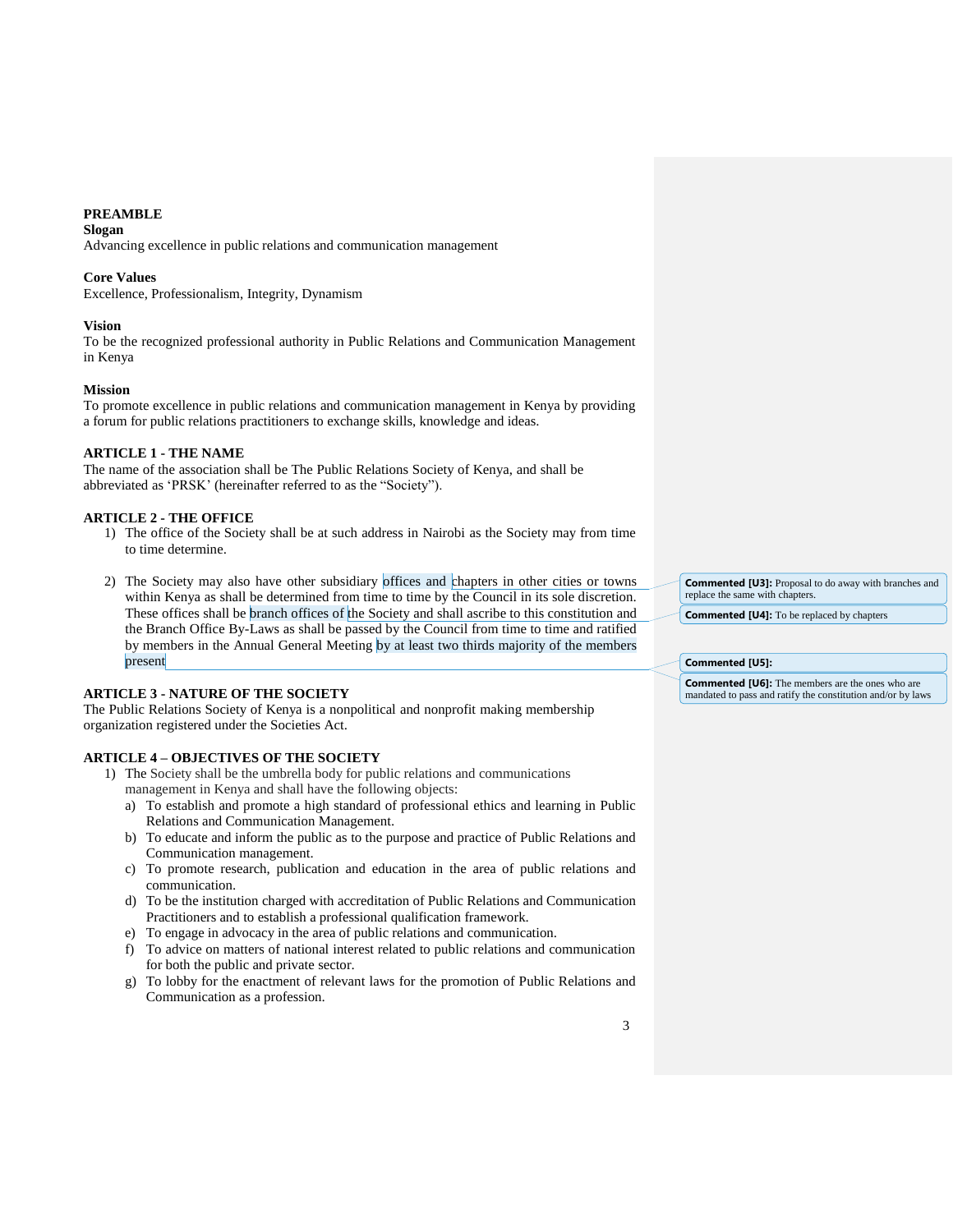- h) To be the internationally recognized institution in matters of public relations and communication.
- i) To resolve any disputes between members of the society or between a member and their employer.
- j) To nurture and mentor young professionals in the field in public relations and communication.
- k) To contribute to the improvement of professionalism through education and training in Public Relations and Communication management
- l) To affiliate or co-operate with or subscribe to any association, society or corporation in any part of the world whose objects are in general respects similar to the objects of this society.
- m) To apply petition for or promote any Act of Parliament or of any other authority with a view to the attainment of the above objects or any of them.

## <span id="page-3-0"></span>**ARTICLE 5 – POWERS OF THE SOCIETY**

- 1) The Society shall have the powers to:
	- a) To buy, take on lease or otherwise acquire (including acquisition by gift), assets of all kinds whether moveable or immovable as are in their opinion from time to timerequired for the better fulfillment of the objectives of the society.
	- b) To solicit by public appeal or otherwise within Kenya or elsewhere donations, grants, gifts, legacies and bequests either in cash or in kind whether for the general purposes of the Society or for any specific purpose which is within the objectives of the Society from individuals, trusts, companies, corporations, firms, aid agencies, foundations, associations, governmental and intergovernmental authorities or other sources.
	- c) To construct and own such buildings or any immovable property which is for the time being comprised in the Society and to make such other improvements of all kinds as they consider necessary or desirable for the better fulfillment of the objectives of the Society
	- d) To expend such money and to incur such liabilities for the maintenance of the Society or any part thereof or for the objectives of the Society.
	- e) To employ such researchers, programme promoters, advisers, consultants, managers legal counsel, accountants, auditors and other staff for such periods and on such terms as to remuneration or otherwise as they from time to time consider necessary ordesirable for the better fulfillment of any of the objectives of the Society.
	- f) To borrow such moneys as they may from time to time require for the better carrying out of the objectives of the Society and to give such security (if any) for the repayment thereof as it sees expedient.
	- g) To grant leases and tenancies of any immovable property for the time being comprised in the society for such periods and on such terms as regards rent or otherwise as they think expedient
	- h) To sell or otherwise dispose finally of any property or assets from time to time comprised in the Society on such terms as it sees fit.
	- i) At any time to make such arrangements or draw up such schemes and by-laws and rules as it shall think fit for the administration of the Society.
	- j) To do all such other things as are or may be deemed incidental or conducive to the attainment of any or all of the powers of the Society.

## <span id="page-3-1"></span>**ARTICLE 6 - MEMBERSHIP**

**1)** A person shall become a member upon being issued with a valid certificate of membership, signed by the President of the Society, upon meeting all requirements for membership.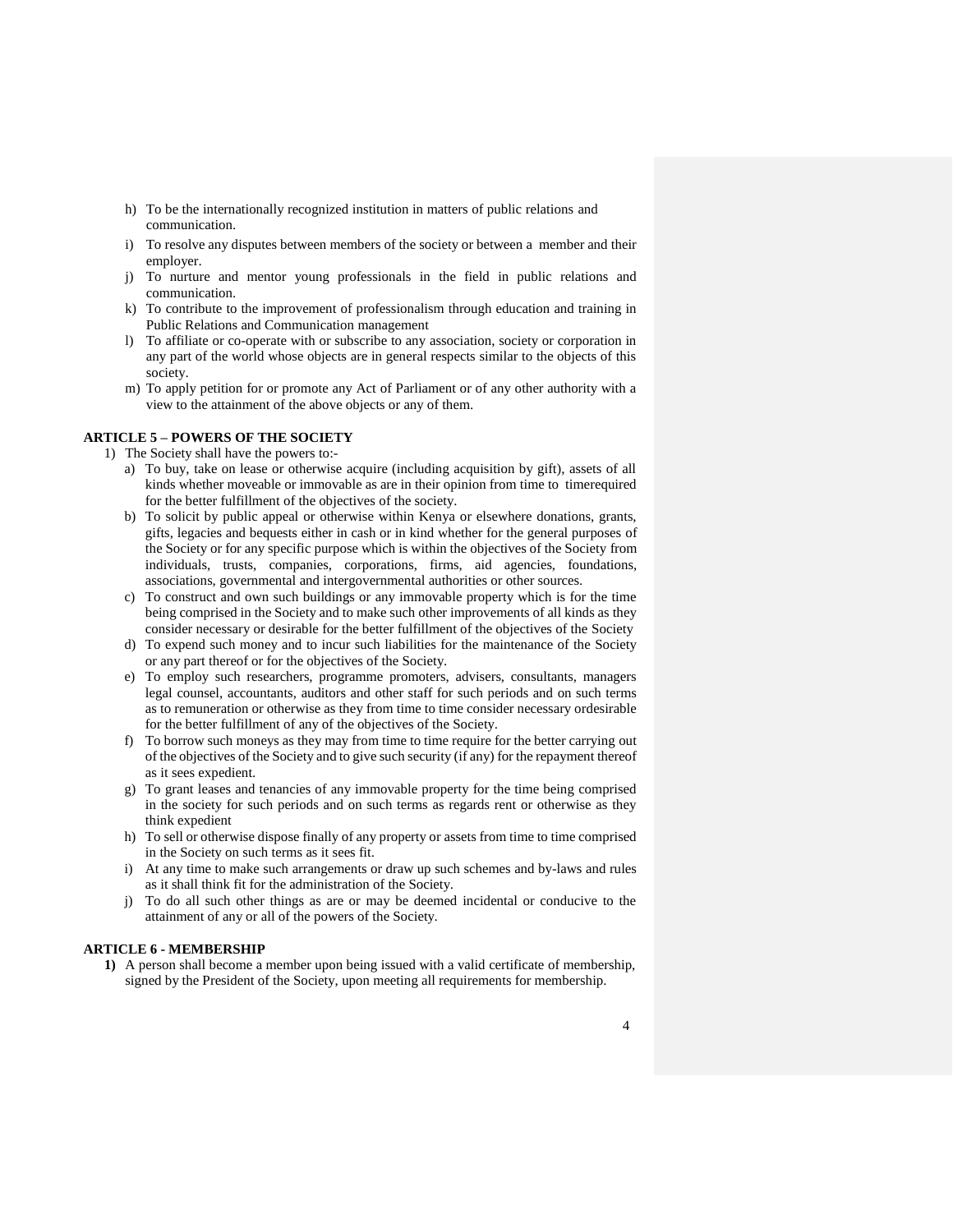#### **2) Honorary Member**

- a) Where the Council considers that a person, not being a member of the Society has rendered special services to the Society or the Public Relations profession, the Council may invite such a person to become an Honorary Member of the Society.
- b) A person shall be confirmed as honorary member by the Annual General Meeting of the Society upon recommendation by council.
- c) An Honorary Member shall have no voting rights in the Society.
- d) Honorary Members shall be entitled to use the designation **Hon. MPRSK** respectively after their names and to hold a certificate of honorary membership.
- e) Honorary Members shall not be required to pay any annual subscription fees or meet annual Continuous Professional Development (CPD) points.

#### **3) Fellow**

- a) The Council shall be empowered in a manner hereinafter mentioned to confer fellowships upon members in recognition of their exemplary service and contribution in the public relations and communication management profession as defined by the Society. They shall have at least fifteen consecutive fully paid up years of membership and shall be of good moral standing.
- b) Nominations for fellowship shall be considered provided they are made by at least two fellows or members one of whom shall be a member of the Council.
- c) Fellows shall be entitled to a fellowship certificate, to use the FPRSK after their names and to exercise full voting rights in the affairs of the Society.
- d) Fellows shall not be required to pay annual subscription fees or meet annual Continuous Professional Development (CPD) points.

#### **4) Full Member**

- a) Individuals who at the date of their application have attained the majority age and whose applications are acceptable to the Council provided that:
	- i) They have had two consecutive years' experience in the practice of public relations and communication management and can satisfy the Council as to their professional competence or
	- ii) They have been engaged full time in public relations and communication management and are qualified to undertake the practice or
	- iii) They have no experience but have been awarded academic qualification recognized by the Society in Public Relations and Communication Management.
- b) Full members shall be entitled to use the designation **MPRSK** after their names and a certificate of full membership shall issue and will exercise voting rights.
- c) Members shall retain this category of membership provided that they have paid annual subscription fees and have attained 60 Continuous Professional Development (CPD) points in each preceding year of membership towards their accredited practitioner status and/or as may be determined from time to time by the Society.

#### **5) Associate Member**

- a) Individuals who do not qualify as full members but are connected with public relations and communication management as a profession and satisfy The Council as to their eligibility in this respect.
- b) Associate members shall be entitled to use the designation **AMPRSK** after their names and a certificate of associate membership shall issue and will exercise no voting rights.

**Commented [U7]:** This is upon scrutiny by the council to determine whether they meet the requisite threshold. **Commented [U8]:** 

#### **Commented [U9]:**

**Commented [U10]:** To encourage member's to be more disciplined and to keep professionalism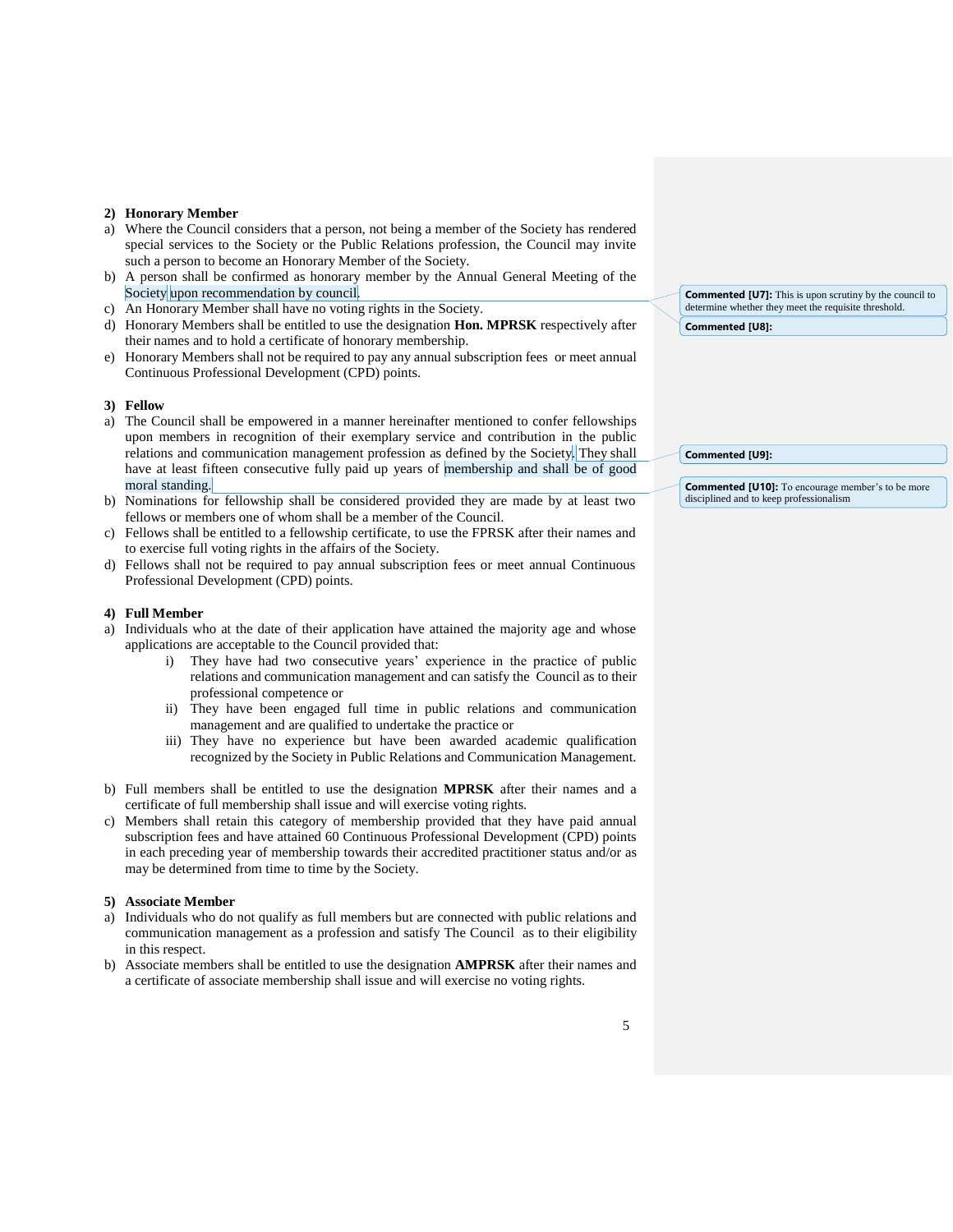c) Associate membership does not automatically ensure the transfer to full membership of the Society unless the criteria for full membership described under clause (4) above applies and in addition they have accumulated 120 CPD points per year.

#### **6) Student Member**

- a) Student members shall be open to individuals undertaking studies in public relations or related courses and have satisfied The Council that they intend to pursue a career in public relations and communication management.
- b) Student members will be entitled to retain such membership for a maximum period of five years from the date of admission to an institution of higher learning recognised by the Society.
- c) Student members shall be entitled to use the designation **SMPRSK** after their names and a certificate of student membership shall issue. They will exercise no voting rights.
- d) The Student Members admission to any other category of membership is subject to criteria set for such other categories.

## <span id="page-5-0"></span>**ARTICLE 7 – ANNUAL SUBSCRIPTION**

- 1. Every member shall pay an amount as annual subscription as shall be agreed from time to time as proposed by council and ratified at the Annual General Meeting.
- 2. The annual subscription fee shall be due by the  $31<sup>st</sup>$  of January every year. The certificate shall indicate the date on which the member paid the subscription fee and that is the date the said certificate shall be valid and take effect
- 3. A grace period of two (2) months shall be allowed for any member who fails to pay the annual subscription on the date indicated in (2) above, during which the member shall cause to the council why he should not be suspended for a period of one year
- 4. A member removed under (3)above shall be reinstated upon payment of full subscription fees for the entire period as shall be set by the council and approved by members at the Annual General Meeting.

#### <span id="page-5-1"></span>**ARTICLE 8 – CESSATION OF MEMBERSHIP**

Membership in the Society shall be terminated on:

- a) Voluntary Withdrawal; or
- b) Death; or
- c) Expulsion; or
- d) Bankruptcy or Certifiable Insanity; or
- e) A vote of the membership at the next General Meeting following suspension by theCouncil of a member for any violation and or misconduct otherwise prejudicial to the Society's interests.

#### <span id="page-5-2"></span>**ARTICLE 9 - VOLUNTARY WITHDRAWAL FROM THE SOCIETY**

- 1) Any member desiring to withdraw from the Society shall give a two month written notice of the intended resignation to the Secretary of the Council.
- 2) The resignation shall take effect from the date of expiry of the notice, provided that the member has cleared all commitments made by him/her to the Society and has handed over all the properties of the Society in his/her possession during the period of notice.

#### <span id="page-5-3"></span>**ARTICLE 10 – REMOVAL FROM MEMBERSHIP**

1) Any member who falls into arrears with his/her annual subscription as provided under Article 7(4) and has failed to pay the amounts recommended by council upon his reinstatement shall be removed from the membership register.

**Commented [U11]:** 

| members  | <b>Commented [U12]:</b> The amounts to be determined by the |
|----------|-------------------------------------------------------------|
| on time. | <b>Commented [U13]:</b> This will encourage members to pay  |

**Commented [U14]:** 

**Commented [U15]:** Since the affected member shall pay the subscriptions for the affected years no need to impo penalty.

**Commented [U16]:** To ensure that only committed members remain to be members no joy riders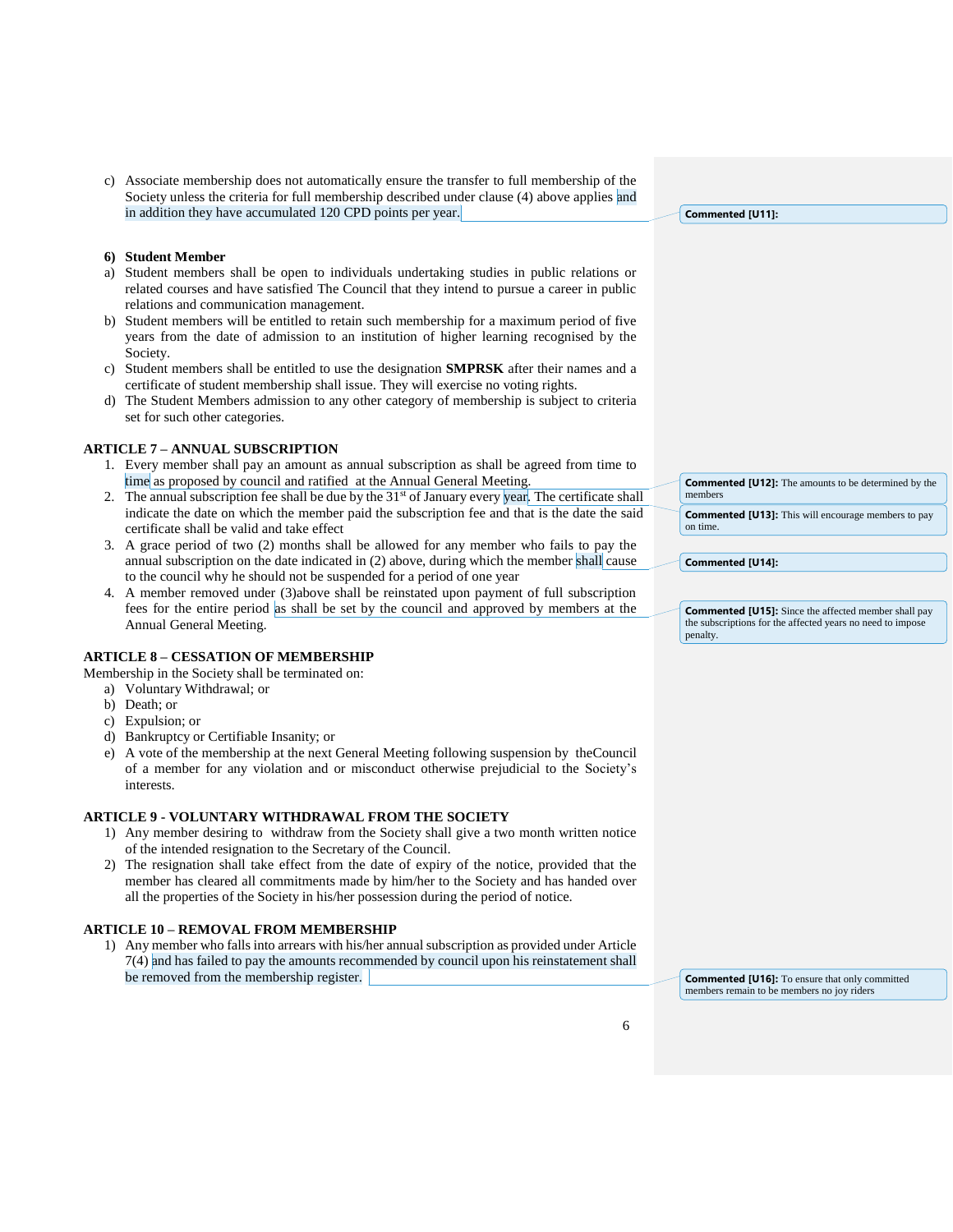The Council may, however at its discretion reinstate such a member on payment of the total amount of subscription outstanding and any penalty as provided under Article 7(5).

2) A member may be removed from membership in a General Meeting of the Society under circumstances and procedure provided at Article 12 below.

## <span id="page-6-0"></span>**ARTICLE 11 - SUSPENSION FROM MEMBERSHIP**

The Council shall have power to suspend a member following the procedure provided under Article 12 on the grounds that the member:

- a) Wilfully fails or refuses to comply with the Society's Code of Professional Conduct or has contravened any of the provisions of this Constitution.
- b) Fails to contribute regularly as shall be obligated under the Society's Code of Professional Conduct of this Constitution.
- c) Acts in any way detrimental or prejudicial to the interests of the Society;
- d) His conduct has adversely affected the reputation and dignity of the Society.

#### <span id="page-6-1"></span>**ARTICLE 12 - SUSPENSION, ACQUITTAL AND EXPULSION PROCEDURE**

Upon formal written announcement that a member has committed an offence punishable by expulsion:

- a) The Council shall forward the matter to the Disciplinary Committee constituted under Article 28;
- b) The Disciplinary Committee shall give the member a written notice within fifteen (15) days stating the offence he/she is alleged to have committed and give him/her a further fifteen (15) days to prepare his/her defence if any;
- c) Upon the expiry of thirty (30) days, the Disciplinary Committee shall grant the member a hearing;
- d) After considering all evidence adduced, the Disciplinary Committee shall either recommend to the Council that the member either be acquitted, suspended or expelled from the Society;
- e) If the member is aggrieved by the decision or recommendation of the Disciplinary Committee, he/she may appeal to the College of Fellows constituted under Article 25 against the decision by giving notice and grounds of appeal not more than fifteen (15) days after the decision is communicated to the Council;
- f) Upon hearing the matter, the College of Fellows may:
	- i) Lift the suspension or expulsion unconditionally;
	- ii) Lift the suspension or Expulsion with conditions including but not limited to imposing any fine as it may deem fit
	- iii) Confirm the suspension or expulsion of the member;
	- iv) Take other lawful action that the College of Fellows shall deem fit.
- g) The decision of the College of Fellows shall be final.

#### <span id="page-6-2"></span>**ARTICLE 13 - EXPELLED MEMBERS**

- 1) A person expelled from membership of the Society may re-apply for membership provided that such a person shall only be re-admitted as a member with the authority of the College of Fellows.
- 2) Any person who is expelled from membership is NOT entitled to a refund of any moneys Contributed by him/her to the Society.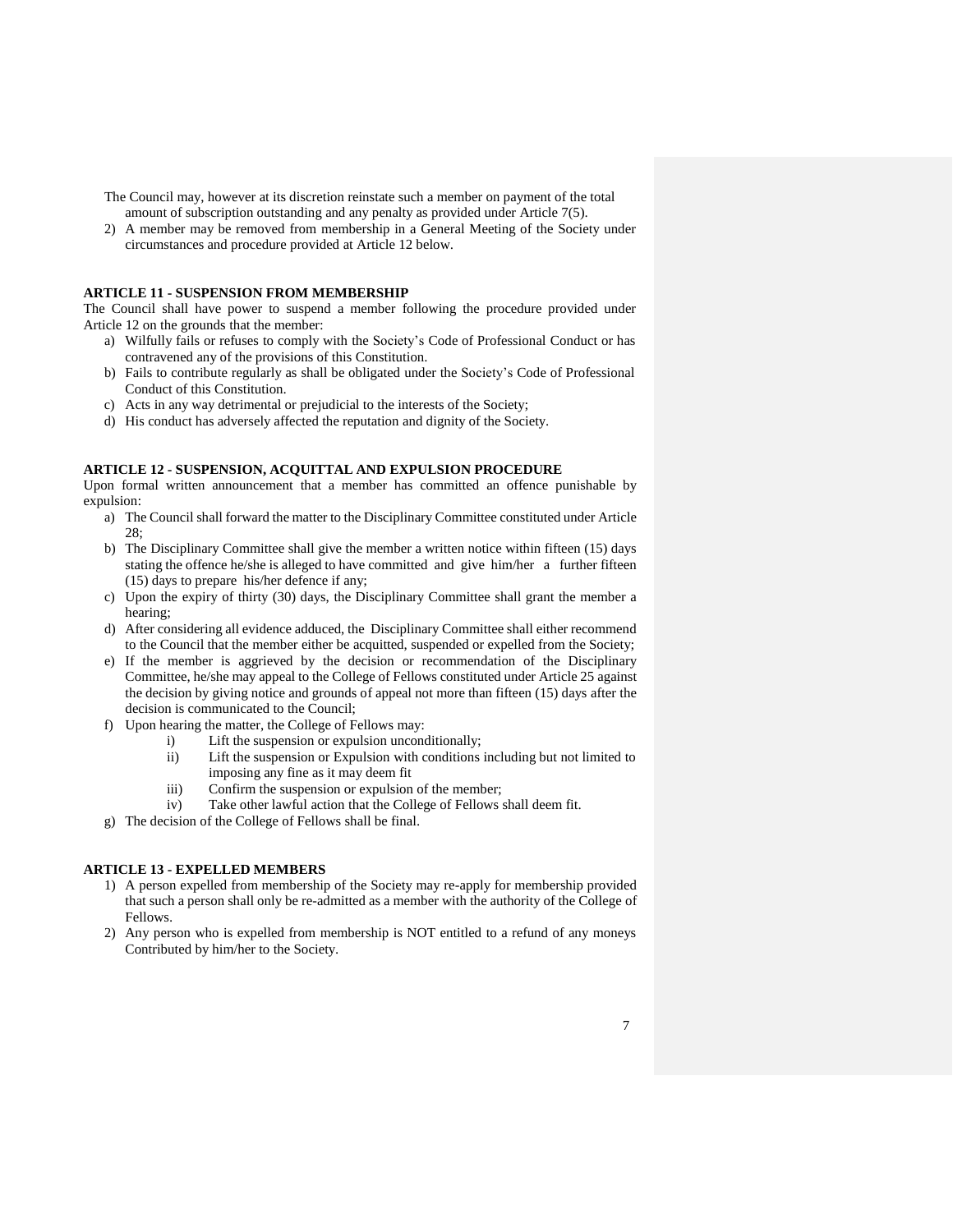## <span id="page-7-0"></span>**ARTICLE 14 - CODE OF PROFESSIONAL CONDUCT**

- 1) The Society shall in pursuance of the objects stated, lay down a code of professional conduct.
- 2) Such a code shall be approved by the Society and shall form an appendix to this constitution.
- 3) The said code maybe amended from time to time by resolution of a general or special meeting of the Society, and shall be amended/passed upon the approval of two thirds of the full members present in such a meeting.
- 4) All members of the Society shall subscribe to and uphold the code of professional conduct.

#### <span id="page-7-1"></span>**ARTICLE 15 - OFFICE BEARERS**

- 1) The office bearers of the Society shall be:
	- a) The President
	- b) The Vice President
	- c) The Secretary
	- d) The Assistant Secretary
	- e) The Treasurer
	- f) The Assistant Treasurer
	- g) Five (5) Representative Council Members; who shall include one representative representing the national government, one representative representing the county government, one representative representing academia, one representative representing private sector and one representative representing the chapters.
- 2) All office bearers shall be full members of the Society. Any office bearer who ceases to be a full member of the Society shall automatically cease to be an office bearer, and all office bearers shall be subject to the rules in respect of membership outlined under Article 6(4).
- 3) In the event of death or resignation of an office bearer, the Council may coopt a full member to act in his/her place to fill the vacancy and shall hold office until such a time as the next general or special meeting of the Society is held.
- 4) Office bearers shall be elected at a general meeting of the Society as stipulated in Article 17.

#### **Office of the Chief Executive Officer**

- 1. It is hereby established the office of the Chief Executive Officer.
- 2. Qualifications for the appointment of the Chief Executive Officer shall include:
- a) Bachelor's degree in Communication, Public Relations or any other business related degree. An MBA in any related field shall be an added advantage
- b) Ten or more years in Executive Leadership demonstrating measurable success in leading the development and implementation of programmes and initiatives to achieve organizational objectives
- c) Demonstrated ability to initiate, build and sustain productive relations
- d) Demonstrated knowledge of fiscal management principles and procedures
- e) Demonstrated experience in resource mobilization
- 3. The Chief Executive Officer roles, duties and responsibilities:
- a) Shall be responsible for day to day management of all affairs of the Society in accordance with the PRSK Constitution
- b) He/She will serve as a link between Council and the Secretariat and will oversee implementation of policies, procedures and guidelines to ensure PRSK operations are in conformity with prevailing statutory and regulatory requirements
- c) He/She will implement the PRSK strategy as directed by Council
- d) He/She will attend Council meetings as an ex-official and will not take minutes neither will he/she have a right to vote
- 4. Tenure and remuneration of the Chief Executive Officer

**Commented [U17]:** The number has been increased to 5 for a wider and thus effective representation.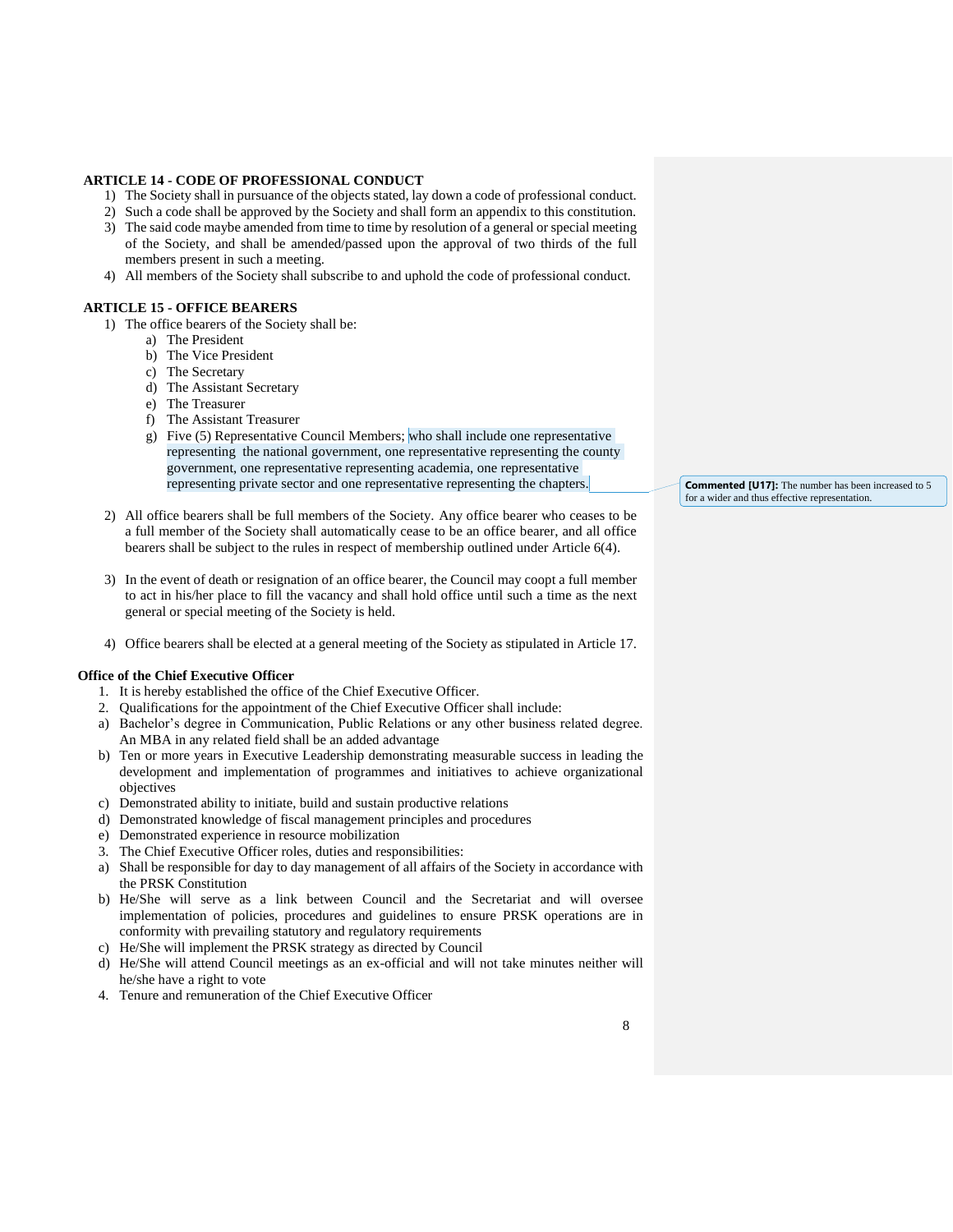- a) He/She will serve for a period of three years renewable contract
- b) He/She will only serve for a maximum of two terms which shall be of three years each
- c) He/She will be paid a monthly salary as shall be prescribed by Council in the employment contract
- 5. Removal from office of the Chief Executive Officer
- a) He/She may be removed from office any time as provided for under Section 44 of the Employment Act 2007
- b) The decision of removal of the Chief Executive Officer shall be the sole preserve of the Council

#### <span id="page-8-0"></span>**ARTICLE 16 - DUTIES OF OFFICE BEARERS**

#### **1) The President**

- a) A member shall qualify to run for President if he/she:
	- i. Has been a office bearer for at least one term;
	- ii. Has at least 5 consecutive years of fully paid up membership.
- b) The President:
	- i. Shall be the Council head and spokesperson of the Society. The President shall provide leadership to the Society and shall, unless prevented by illness or sufficient cause, preside over all meetings of the Council and at all general meetings;
	- ii. Shall have a casting vote in the Council meetings.

#### **2) The Vice President**

- a) A member shall qualify to run for Vice President if he/she has been a fully paid up member for at least 5 consecutive years.
- b) The Vice President shall perform any of the duties of the President in his absence or such other duties as maybe assigned to him/her by the Council or the President.

#### **3) The Secretary**

- a) A member shall qualify to run for Secretary if he/she has been a fully paid up member for at least 3 consecutive years.
- b) The Secretary:
	- i. Shall deal with all the correspondence of the Society under the general supervision of the Council;
	- ii. In case of urgency where the Council cannot be consulted, shall consult the President, or if he/she is not available, the Vice President. The decision reached will be subject to ratification or otherwise at the next Council meeting;
	- iii. Shall issue notices convening meetings of the Society, and shall be responsible for keeping minutes of all proceedings and records and generally for the satisfactory administration of the affairs of the Society;
	- iv. Shall also maintain a register of members in compliance with this Constitution.

## **4) The Assistant Secretary**

- a) A member shall qualify to run for Assistant Secretary if he/she is a fully paid up member for at least 3 consecutive years.
- b) The Assistant Secretary shall perform any of the duties of the Secretary in his/her absence or such other duties as maybe assigned to him/her by the Council or the Secretary.

#### **5) The Treasurer**

- a) A member shall qualify to run for Treasurer if he/she has been a fully paid up member for at least 3 consecutive years.
- b) The Treasurer: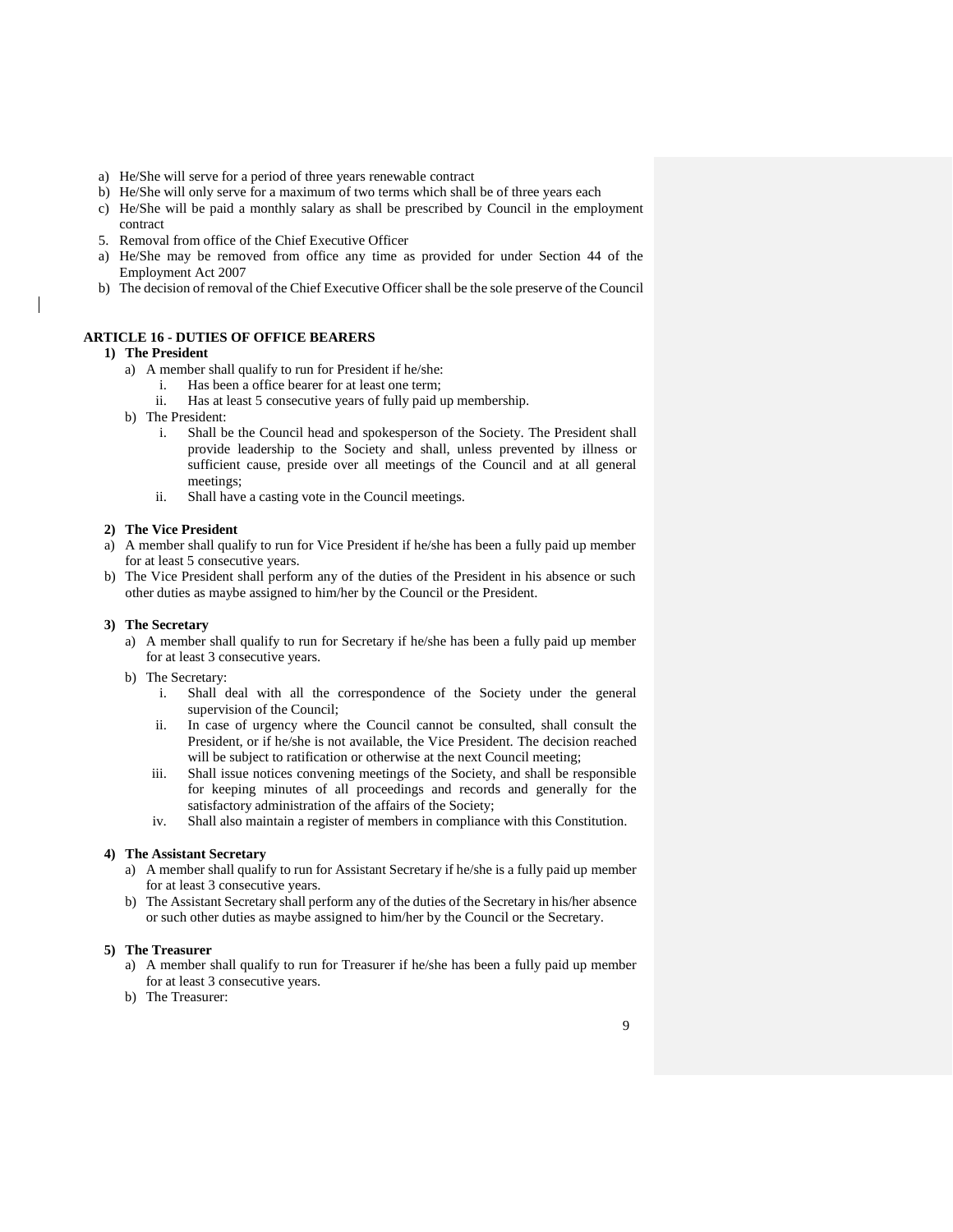- i. Shall receive and disburse under the direction of the Council moneys belonging to the Society and shall issue receipts for all moneys received by him/her and preserve vouchers for all money paid by him/her;
- ii. Shall be responsible to the Council and to the members to ensure that proper books of account of all moneys received and paid by the Society are written, preserved and kept available for inspection.

#### **6) The Assistant Treasurer**

- a) A member shall qualify to run for Assistant Treasurer if he/she is a fully paid up member for at least 3 consecutive years.
- b) The Assistant Treasurer shall perform the duties of the Treasurer in his/her absence or such other duties as may be assigned to him/her by the Council or the Treasurer, except acting as the Signatory to the Bank Account of the Society unless expressly appointed by theCouncil for this purpose.

## **7) Five ) (5) Representative Council Members**

- a) A member shall qualify to run for Representative Council Member if he/she is a fully paid up member for at least 1 year.
- b) Representative Council Members shall undertake specific duties assigned to them and shall represent any specific interests required of them by the Society or the Council.

## <span id="page-9-0"></span>**ARTICLE 17 – ELECTION OF OFFICE BEARERS**

1) All the members elected to be office bearers will serve for one term after which another election will be held in a general meeting. A term shall be two (2) years and all positions shall be up for elections at the same time.

 $\overline{1}$ 

**Commented [U18]:** Doing away with cluster elections, to avoid putting the society in electioneering mood throughout With a position of CEO there will be continuity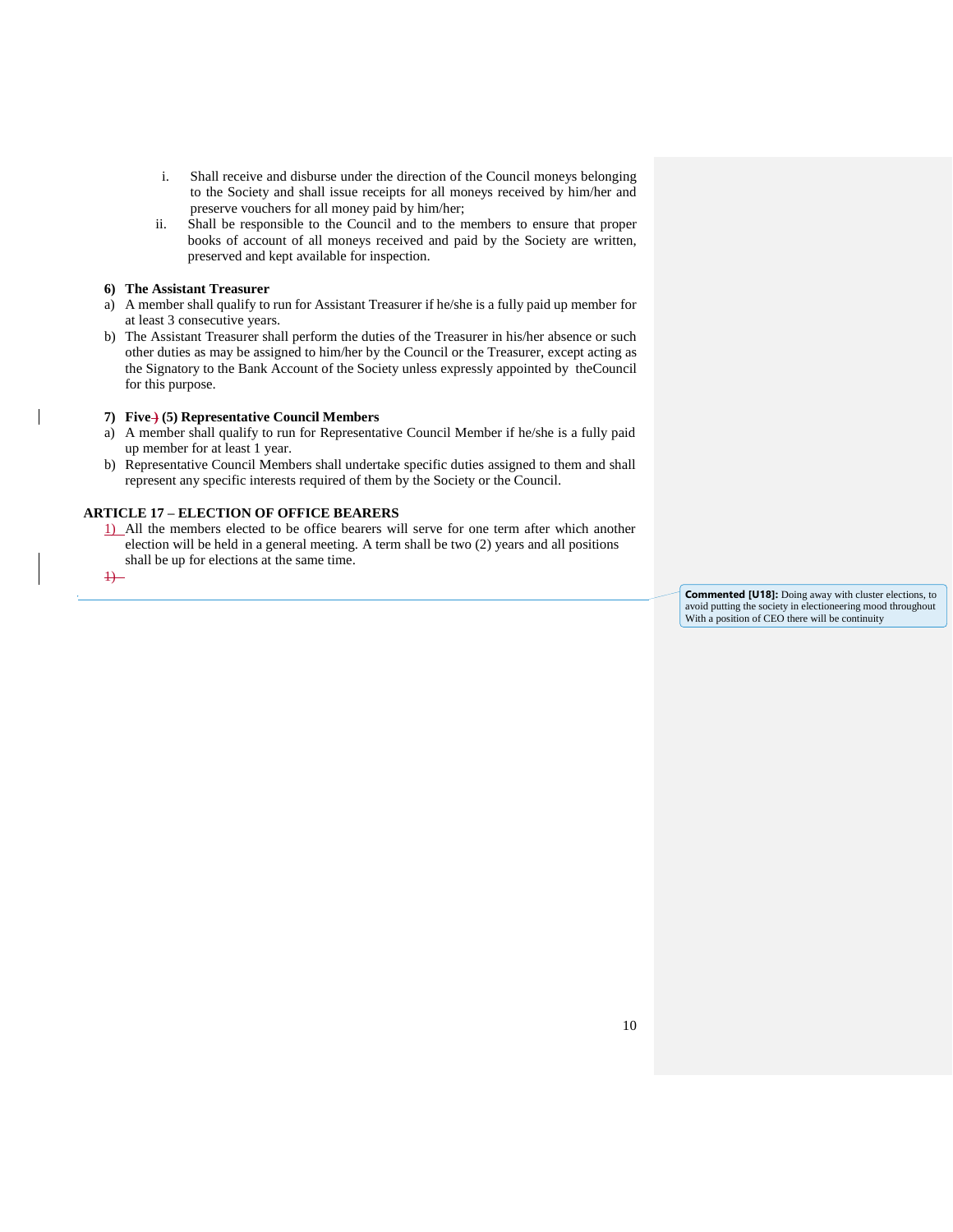- 2) An office bearer is eligible to serve a maximum of two (2) terms in the same capacity, and is eligible to seek election in a different capacity beyond the two (2) terms.
- 3) Any candidate wishing to contest for election for any office shall be proposed and seconded by full members of the Society at least fourteen (14) days prior to the election date. In the event of there being more than one nomination for any particular office, elections shall be conducted. Members of the council are prohibited from nominating themselves for any position.
- 4) Elections shall be by secret ballot on the basis of one member one vote by fully paid up members physically present and those who will be physically present on the virtual platform at the time of the voting.
- 5) The conduct of elections shall be by simple majority.
- 6) An observer who is not a member of the Society will be selected to observe elections to ensure free and fair elections for members. This individual must be of high integrity and a respected member in society and shall be proposed by the Council and ratified by members at a special or general meeting preceding the election.
- 7) The Council may elect to appoint more than one (1) observer to observe elections during the general meeting.

#### <span id="page-10-0"></span>**ARTICLE 18 - SUPERVISION OF ELECTIONS**

- 1) The elections for the membership of the Council shall be conducted by such body as the Council may propose and approved by a special or general meeting preceding the election.
- 2) The electoral body approved to supervise the elections shall be charged with the duty of clearing candidates and issuance of nomination certificates.
- 3) The body shall also supervise the voting and conduct vote counting and declaration of the winners for the various positions.

#### <span id="page-10-1"></span>**ARTICLE 19 – ELECTIONS APPEALS COMMITTEE**

- 1) There shall be an Elections Appeal Committee consisting of three (3) Fellows constituted by the College of Fellows.
- 2) The functions of the Elections Appeals Committee shall be:
	- a) To hear and determine any petitions arising from elections.
	- b) To mediate and settle any conflict between opposing parties arising from the elections.
	- c) Deal with any other issues arising from the elections that shall be referred to it.

## <span id="page-10-2"></span>**ARTICLE 20 – ELECTION APPEALS**

- 1) Any person wishing to challenge the election of an Office Bearer shall do so by submitting a written petition to the Elections Appeals Committee within seven (7) days of elections.
- 2) The petition shall lay out the grounds upon which the party relies to challenge the election.
- 3) Upon receipt of the petition, the Elections Appeals Committee shall sit and determine the matter within seven (7) days.
- 4) In determining the election appeal, the Committee may call for any evidence or testimonies from members as it deems fit.
- 5) The decision of the Elections Appeals Committee shall be final.
- 6) If the Elections Appeals Committee cancels elections of any position, a by-election shall be held in a special general meeting called within 45 days of the cancellation.

## <span id="page-10-3"></span>**ARTICLE 21 - THE COUNCIL**

- 1) The Council shall consist of the office bearers of the Society, the Chief Executive Officer and five (5) representatives Council members elected at the Annual General Meeting. meeting.
- 2) The Council shall meet at such times and places as it shall resolve, but shall not meet less than once in any three months.

**Commented [U19]:** To cure the issue of cross nomination

**Commented [U20]:** To carter for the virtual platform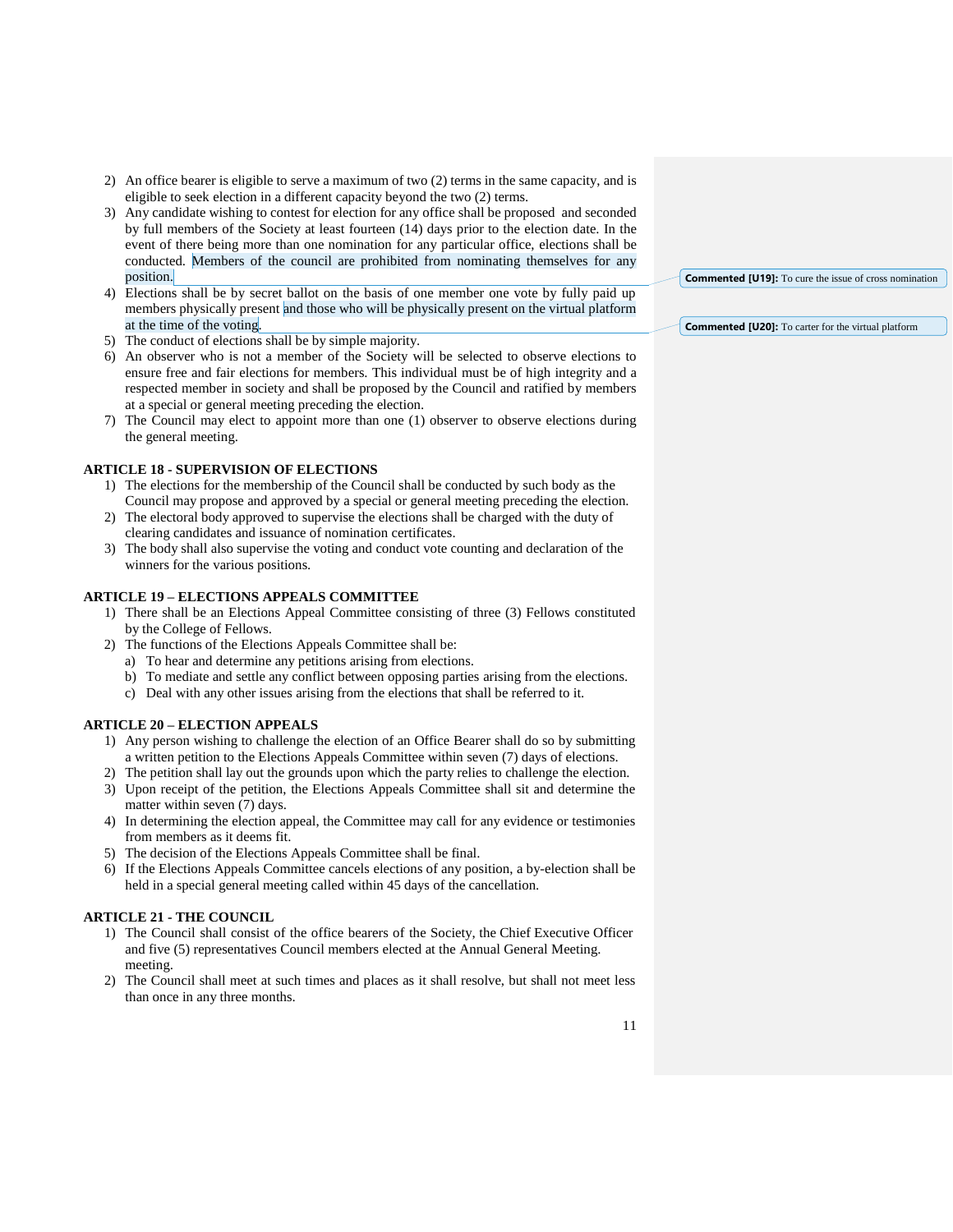- 3) Any office bearer who shall miss three (3) consecutive Council meetings without cause shallautomatically cease to be an office bearer.
- 4) The Council until the next Annual General Meeting of the Society shall fill any casual vacancies arising within the Council.
- 5) The quorum for the Council meetings shall be seven (7) members.

#### <span id="page-11-0"></span>**ARTICLE 22 - DUTIES OF THE COUNCIL**

- 1) The Council shall be responsible for the management of the Society and for that purpose may give directions to the office bearers as to the manner in which, within the law, and in conformity with the constitution and/or rules of the Society, they shall perform their duties.
- 2) The Council shall have power to appoint such Committees as it may deem desirable to make reports to the Council, upon which action shall be taken as seems to the Council desirable.
- 3) The Council shall also have the power to nominate individuals to represent the interests of the Society on any Task Force or other external Council or body that may be incorporated or set up from time to time.
- 4) The Council may at its absolute discretion admit as Patron, person(s) whose accomplishments will make a major contribution to the profession, increase the common good and reflect credit on the Society. The Patron(s) shall not be required to pay entrance fees or annual subscriptions and shall have all the rights and privileges of membership except the right to vote. Past and present Patron(s) shall remain Honorary Members.
- 5) The Council shall also be able to appoint and/or employ individuals and/or enter into contracts for the provision of services for and on behalf of the society on such terms and conditions, without limitation terms as to payment and/or remuneration, as the Council shall in its sole discretion determine, provided that any such appointments and/or contracts may be terminated by the Society by way of resolution of the Council.
- 6) Except as otherwise specified herein, the Council shall authorize moneys disbursed on behalf of the Society.
- 7) The Council may from time to time, subject to the approval of the Society's general meeting, make, vary, or revoke by-laws and/or a code of conduct for the regulation of the internal affairs of the Society, conduct of the members, conduct of its elections and conductof its aims, objects and activities. All by-laws and/or codes of conduct shall be submitted to the general meeting for approval and shall be binding on the members of the Society.
- 8) No member of the Council shall be held personally liable for any acts done or carried out in good faith on behalf of the Society.

#### <span id="page-11-1"></span>**ARTICLE 23 – REMUNERATION OF OFFICE BEARERS**

The members of the Council shall be entitled to remuneration and/or shall be reimbursed for expenses incurred in the course of their duties as officer and/or Council members of the Society provided that any remuneration shall be first approved by the members at a Special or Annual General Meeting.

#### <span id="page-11-2"></span>**ARTICLE 24 - VACATION AND REMOVAL OF OFFICE BEARERS**

- 1) A member of the Council shall cease to hold office if he/she ceases to be a member of the society or by resignation or removal from the Council.
- 2) A member shall also cease to hold office under circumstances provided in Article 21(3) above.
- 3) The Council members by majority vote may temporarily remove any office bearer who violates the law, the rules made hereunder, or for any other good and sufficient cause.
- 4) No person may be removed until the person has been informed in writing of the reasons for

**Commented [U21]:** Its vague thus repealed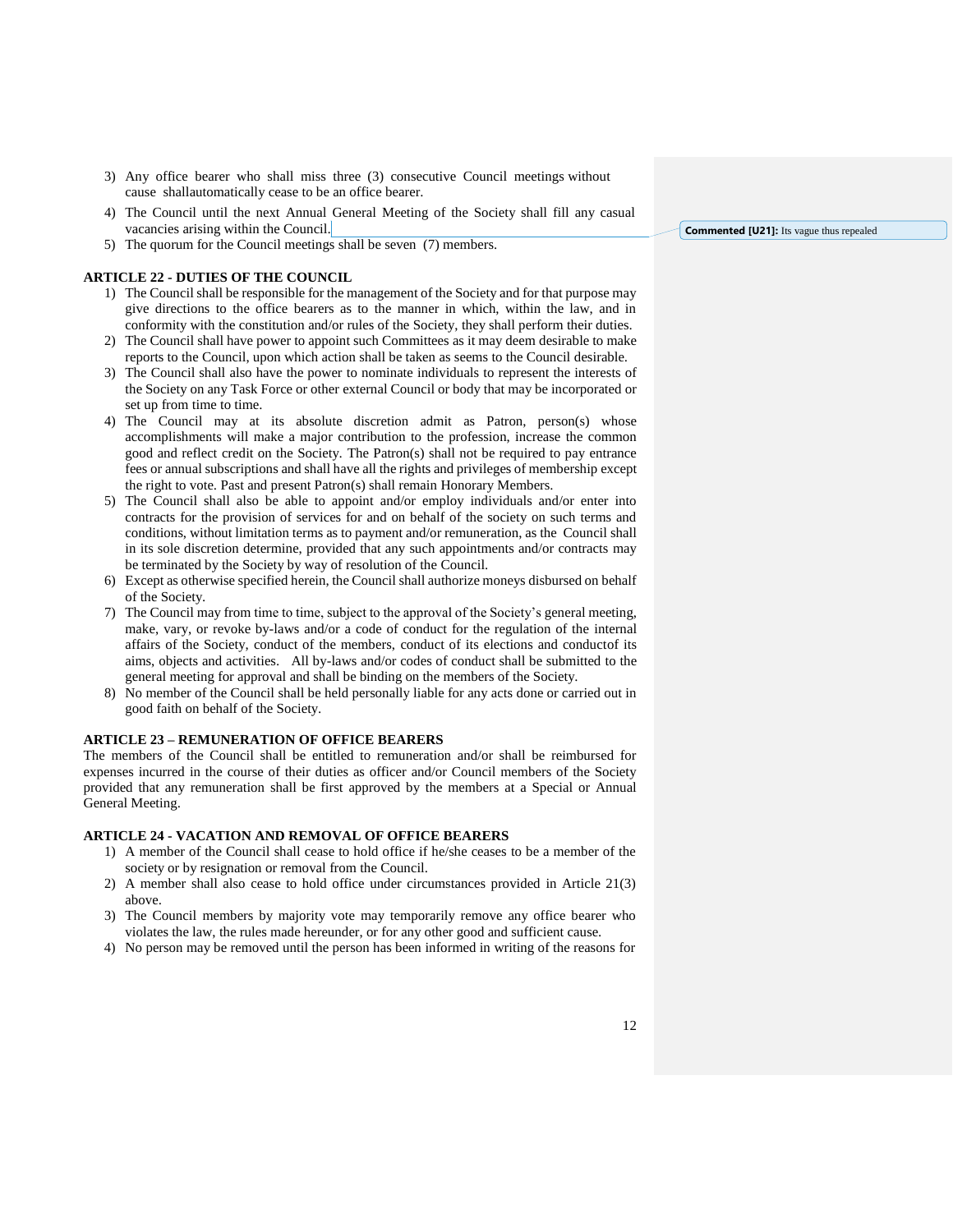his proposed removal and until the person has been given the opportunity to appear before the Council to defend the allegations made against him/her.

- 5) These conditions do not preclude the Council from temporarily suspending the person or persons and removing them from their positions in order to protect the well-being of the Society until such time as a final determination is made at a General Meeting;
- 6) Any office bearer who is expelled or withdraws from membership or whose membership is terminated shall be deemed removed from the Council.
- 7) The Council shall by a majority vote of the office bearers then holding office co-opt a member of the society to fill any vacancy arising in the Council.
- 8) Casual appointments by the Council to fill vacancies arising under this section shall be valid only until the next General Meeting.
- 9) At the General Meeting, the members shall elect a member to serve for the remainder of the un-expired term or confirm the co-opted member.

## <span id="page-12-0"></span>**ARTICLE 25 – COMMITTEES**

- 1) There shall be committees to assist the Council in the management of the affairs of the Society.
- 2) At all times, the chairperson of a committee shall be a member of the Council.

## <span id="page-12-1"></span>**ARTICLE 26 - EXECUTIVE COMMITTEE**

- 1) The Executive Committee shall consist of the President, Vice President, Secretary and Treasurer and the CEO as an ex-official member
- 2) The Head of Secretariat of the Society shall be the Secretary to the Executive Committee.
- 3) The Executive committee shall be charged with the day to day running of the Society.
- 4) The Executive Committee shall meet as regularly as is deemed necessary in execution of its duties.

## <span id="page-12-2"></span>**ARTICLE 27 – COLLEGE OF FELLOWS**

- 1) A College of Fellows shall comprise members in the class of Fellows.
- 2) The College shall have a Chairperson, elected by the Fellows, and shall by simple majority and out of its own motion elect one of its Fellows or one of the Office Bearers, to act as its Secretary during any of its meetings or from time to time as the College decides, and in default of this selection the Head of Secretariat shall act as its Secretary. In the event that one of the Office Bearers or the Head of Secretariat acts as the Secretary, his/her duties shall be limited to administrative functions.
- 3) The functions of the College of Fellows shall include:
	- a) To advise the Council on matters relevant to the objectives, policies and activities of the Society.
	- b) To advise the Council on matters of professional ethics including the role and implementation of the Society Code of Conduct.
	- c) It shall be the appellate body for decisions made by Disciplinary Committee.
	- d) To resolve any electoral disputes.
	- e) To mediate any conflict arising between members of the Council or the general membership.
	- f) To advise on any matters specifically referred to it by the Council.
- 4) The College shall hold a meeting with the Council at least once every year and any other time as they may deem appropriate.

**Commented [U22]:** No need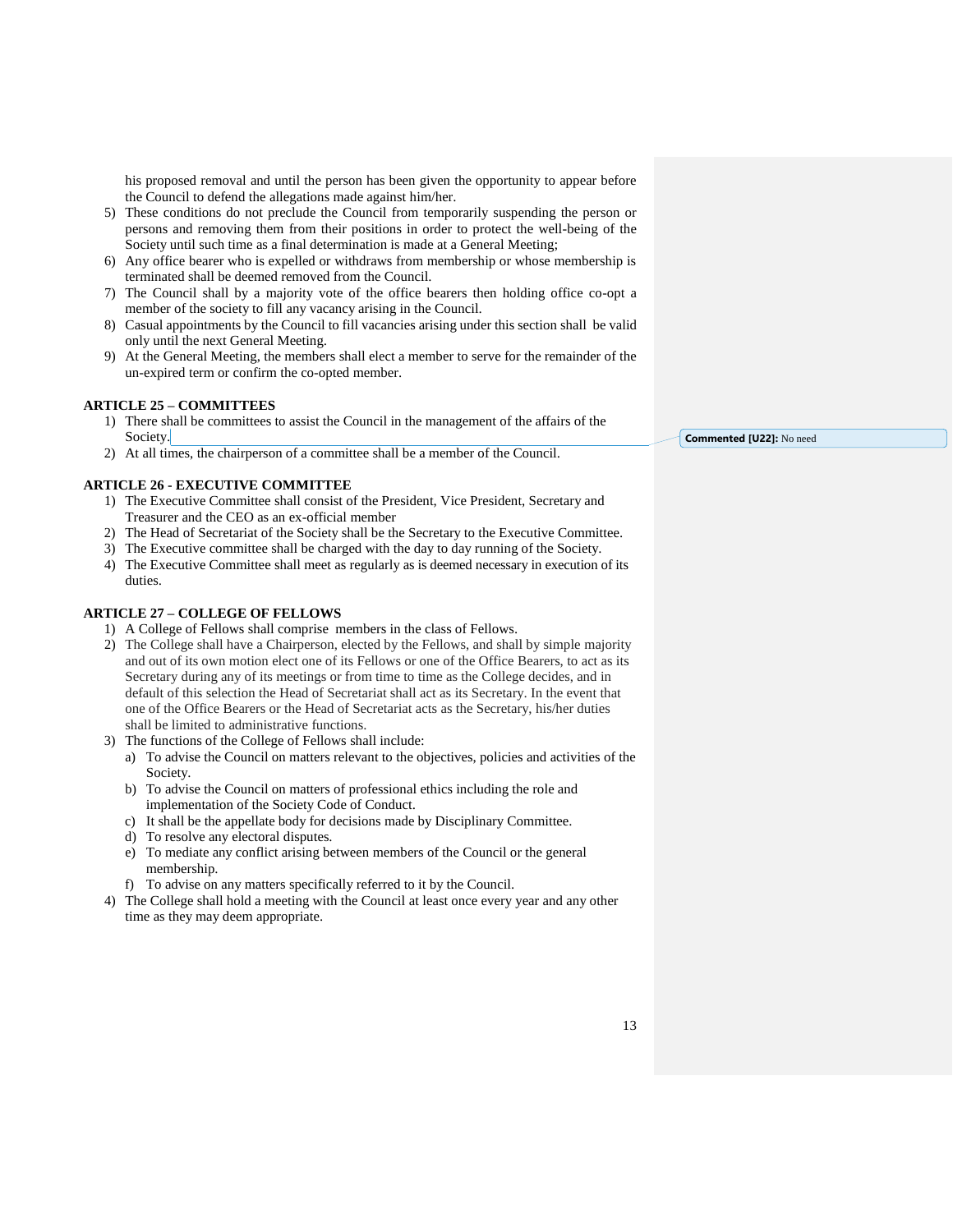#### <span id="page-13-0"></span>**ARTICLE 28 –DISCIPLINARY COMMITTEE**

- 1) The Public Relations Disciplinary Committee shall be an independent body.
- 2) The membership of the Public Relations Disciplinary Committee shall be:
	- i. Two members of the Society, not being members of the Council but having been fully paid up members for at least 5 years, appointed by the Council and of good standing
	- ii. One person, not a member of the society, who shall be an Advocate of the High Court
- 3) The Disciplinary Committee shall be charged with the duty of investigating, hearing and determining any cases touching on membership and the breach of Code of Conduct by a member(s).
- 4) The decisions of the Disciplinary Committee shall be communicated to the Council, who shall then inform the member(s).
- 5) Any member(s) aggrieved by the decision of the Disciplinary Committee may appeal to the College of Fellows within 7 days of the decision having been rendered.

## <span id="page-13-1"></span>**ARTICLE 29 – MEETINGS**

There shall be three classes of meetings, namely:

#### **1) Council Meetings**

- **a)** These will involve all Council members to discuss the issues concerning the Society as would always be appropriate and in the spirit of the Society's objectives.
- **b)** They shall be chaired by the President of the Society.
- **c)** During these meetings, reports of the various committees shall be presented and deliberated.
- **d)** They shall be held at least four times in the year.

#### **2) Executive Committee Meetings**

These shall be held as regularly as it shall be deemed fit for purposes of handling the business of the society.

#### **3) General Meetings**

There shall be two classes of general meetings- Annual General Meetings (AGM), and Special General Meetings (SGM).

#### **a) Annual General Meetings**

- i. The annual general meeting shall be held not later than the 30th of December in each year.
- ii. Notice in writing of such annual general meeting, accompanied by the annual statement of account and the agenda for the meeting shall be sent to all members not less than 21 days before the date of the meeting and, where practicable, by advertisement not less than14 days before the date of the meeting.
- iii. Any member that may have an agenda he/she wishes discussed at the Annual General Meeting shall communicate in writing to the Secretary within 7 days after the issuance of notice for the meeting.
- iv. The agenda for any Annual General Meeting (AGM) shall consist of the following:-
	- $\triangleright$  Confirmation of the minutes of the previous annual general meeting.
	- > Consideration of the accounts.
	- $\triangleright$  Election of office bearers, committee members.
	- $\triangleright$  Appointment of auditors as laid down in this constitution and the accompanying by-laws.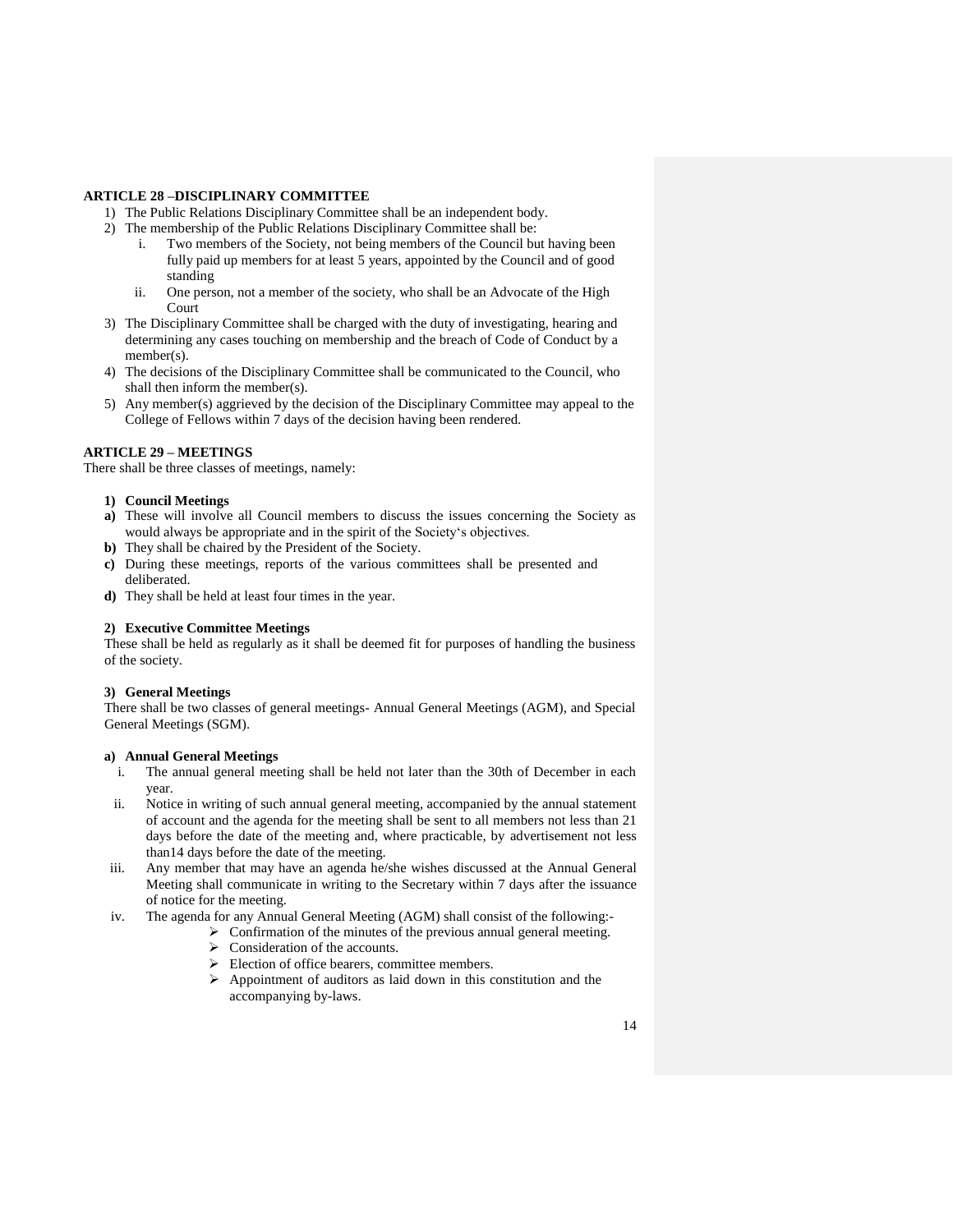- $\triangleright$  Such other matters as the Council may decide.
- $\triangleright$  Any other business with the approval of the President.

#### **b) Special General Meetings**

- i. A special general meeting may be called for any specific purpose by the Council. Notice in writing of such meeting shall be sent to all members not less than 21 days before the date of such meeting.
- ii. A special general meeting may also be requisitioned for a specific purpose by order in writing to the secretary of not less than 1/3 of full members and such meetings shall be held within 21 days of the date of the requisition. The notice for such meeting shall be as permitted under this constitution and no matter shall be discussed other than that stated in the requisition.
- **c)** Quorum for General Meetings shall be not less than 10% of paid up members of the society.

If no quorum for a General Meeting is obtained, the Council shall call for a further meeting, which shall be held not more than three (3) months later. Notice of this meeting shall be given to all members of the Society at least 14 days before the date of the meeting. The quorum for this second meeting shall be members who are present.

**d)** Any decision taken by the majority at members' meetings shall be binding to all members present, absent and objecting.

#### <span id="page-14-0"></span>**ARTICLE 31 - PROCEDURE AT MEETINGS**

- 1) At all meetings of the Society, the President or in his absence, the Vice-President, or in the absence of both these office bearers, a full member selected by the meeting shall take the chair.
- 2) The President may at his/her discretion limit the number of persons permitted to speak in favor of or against any motion.
- 3) Except as otherwise provided for in these rules, resolutions shall be decided by simple voting by a show of hands by full members and those on the virtual platform In case of equality of votes, the President shall have a second or casting vote.

#### <span id="page-14-1"></span>**ARTICLE 32 – BANK ACCOUNT SIGNATORIES**

The signatories to the Society's Bank Account shall be the Treasurer and any of the following:

- a) The President
- b) The Vice President

#### <span id="page-14-2"></span>**ARTICLE 33 - THE SOCIETY FUNDS**

The Society funds shall be sourced from:

- a) Members registration fees and subscriptions
- b) Training revenues
- c) Consultancy services
- d) Donations
- e) Investments
- f) Members contributions
- g) Any other legal source

## <span id="page-14-3"></span>**ARTICLE 34 – FUNDS**

- 1) The funds of the Society may only be used for the following purposes:
	- a) furtherance of the objects of the Society; and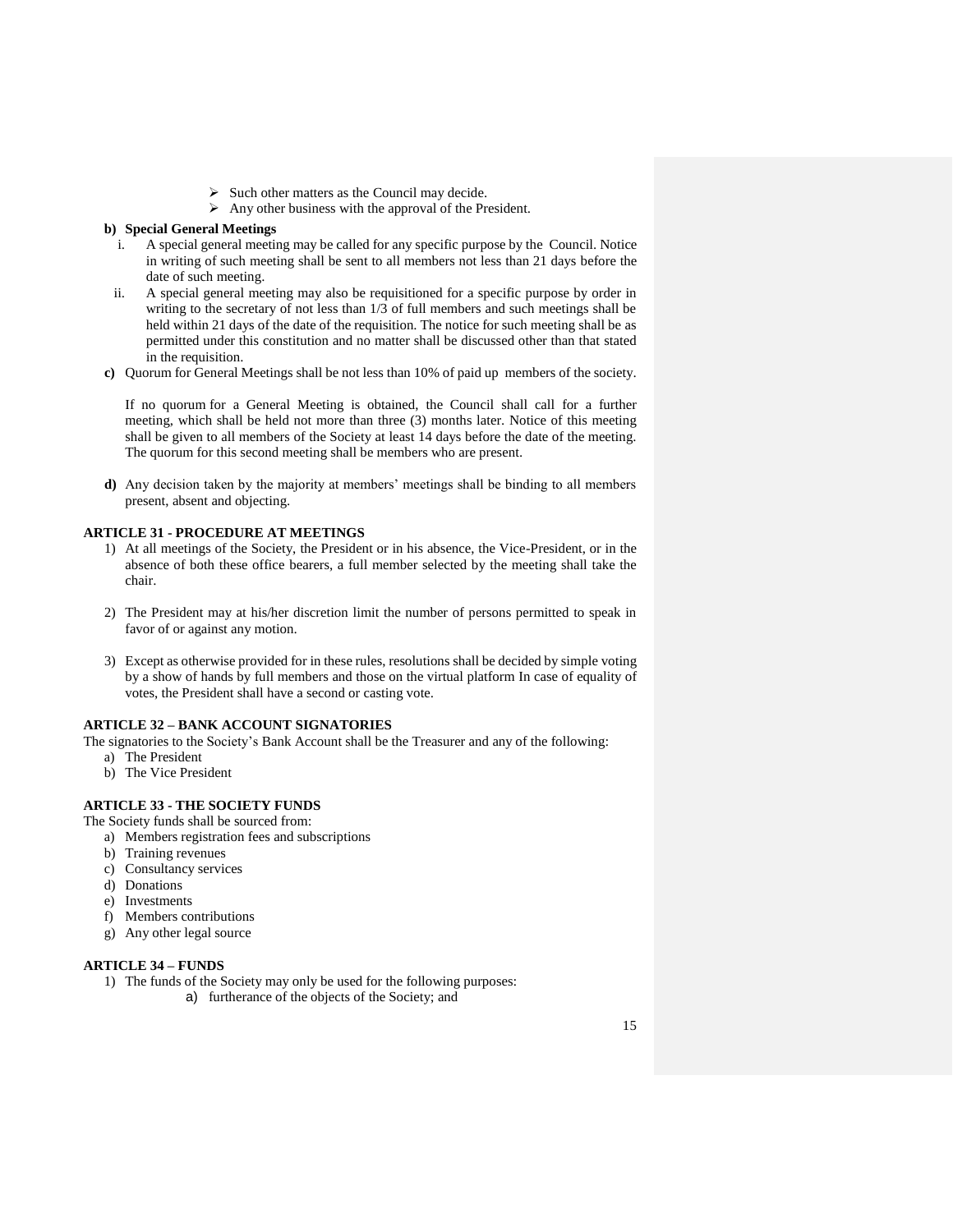#### b) charitable purposes approved by the Council

- 2) All moneys and funds shall be received by and paid to the Treasurer and shall be deposited by him/her in the name of the Society in the bank or banks approved by The Council.
- 3) No payments shall be paid out of the bank account without a resolution of the Council authorizing such payment and all cheques on such bank account shall be signed by the Treasurer and the President or Vice-President of the Society.
- 4) The Council shall have the power to suspend or remove any office bearer who it has reasonable cause to believe is not properly accounting for any of the funds or property of the Society, subject to the provisions laid out under Article 24 of this Constitution.
- 5) The financial year of the Society shall be from  $1<sup>st</sup>$  January to  $31<sup>st</sup>$  December. All annual subscriptions for any one-year shall be due and payable on or before  $31<sup>st</sup>$  January of each year, subject to Article 7(3). The annual subscription shall be paid in a single payment and shall not be paid by way of installments or otherwise unless approved by the Society at a General Meeting.

#### <span id="page-15-0"></span>**ARTICLE 34 - AUDITOR**

- 1) An auditor shall be appointed for the following year by the Annual General meeting.
- 2) All the Society's accounts, records and documents shall be open to the inspection of the Auditor at any time.
- 3) The Treasurer shall produce an account of his receipts and payments, and a statement of assets and liabilities made up to date which shall be not less than six weeks and not more than three months before the date of the annual general meeting.
- 4) The Auditor shall examine such annual accounts and statements and either certify that they are correct, duly vouched and in accordance with the law, or report to the Society in what respect they are found to be incorrect, unvouched or not in accordance with the law.
- 5) A copy of the Auditor's report on the accounts and statements together with such accounts and statements shall be furnished to all members at the same time as the notice convening the annual general meeting is sent out. An Auditor shall be paid his professional fees per scale as may beresolved by the annual general meeting appointing him
- 6) No auditor shall be an office bearer or a member of The Council of the Society.

#### <span id="page-15-1"></span>**ARTICLE 35 - INSPECTION OF ACCOUNTS, LIST OF MEMBERS AND REGISTERS**

- 1) The books of account, documents relating thereto and a list of members and registers of the Society shall be available for inspection at the registered office of the Society by any member on giving not less than seven (7) days' notice in writing to the Society.
- 2) The Council shall publish the list of members once every year, on/or before  $31<sup>st</sup>$  March.

#### <span id="page-15-2"></span>**ARTICLE 36 - AMENDMENTS TO THE CONSTITUTION**

Amendments to the constitution of the Society including amendments to the code of professional conduct must be approved by at least a two-thirds majority of full members present at a general meeting of the Society. Amendments to the constitution, however, cannot, r be implemented without the prior consent in writing of the Registrar of Societies obtained upon application to him/her made in writing and signed by three of the office bearers.

#### <span id="page-15-3"></span>**ARTICLE 37 - DISSOLUTION**

1) The Society shall not be dissolved except by a resolution passed at a general meeting of members by a vote of two-thirds of the full members present. The quorum at such a